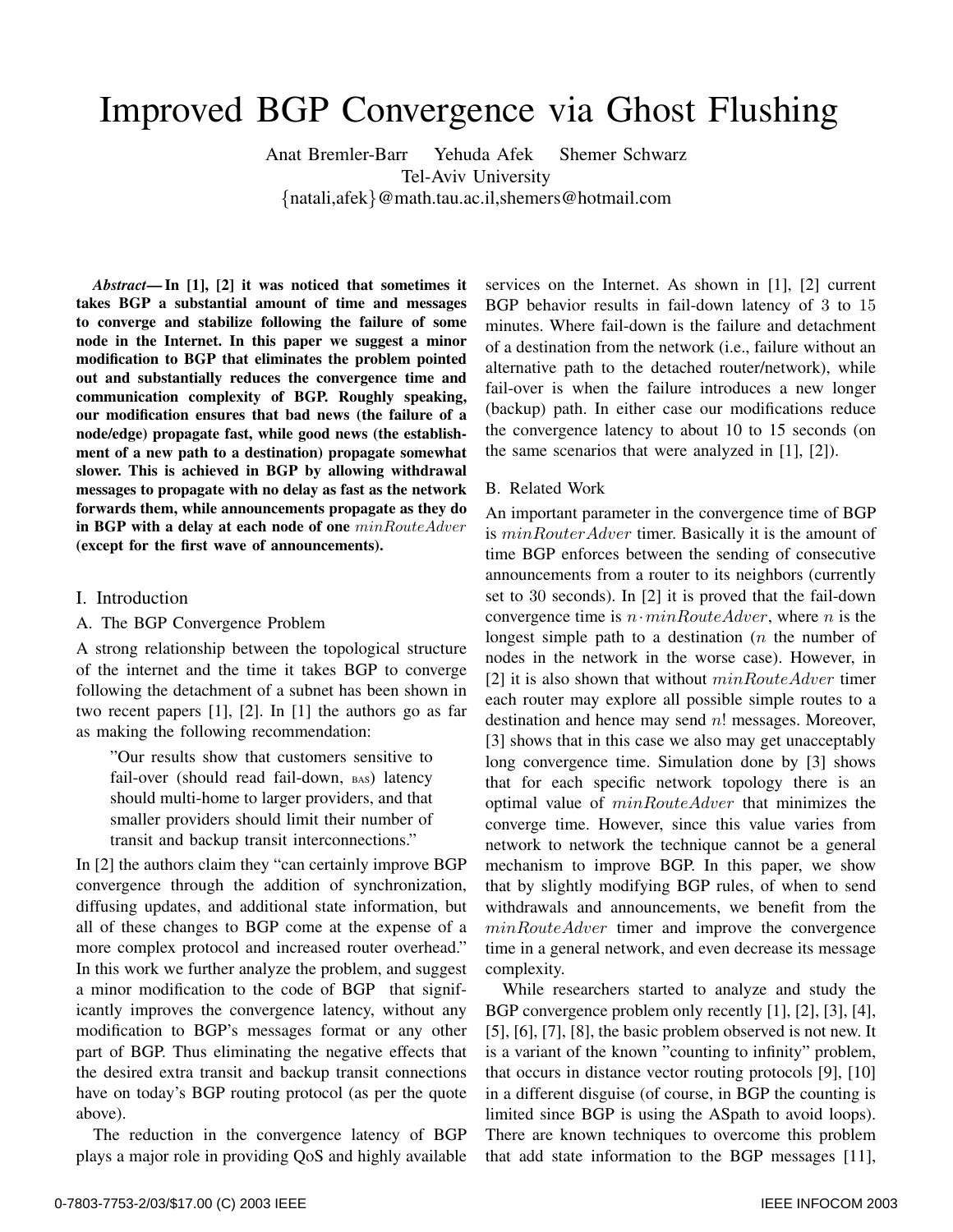[12]. Introducing these changes into BGP would make it a more expensive and complex protocol.

There are other solutions that do not require state information [13], [14], such as, Reverse Poisoning (used in RIP [13]), Route Poisoning with Hold down timers and trigger update (that are used in Cisco's IGRP [14]). The RIP technique, *reverse poisoning*, is not relevant to BGP since it is designed to break length two loops and the ASpath easily achieves this and much more.

The IGRP technique *Route poisoning with hold-downtimers*, on the other hand, could be employed in BGP but would have devastating effects on its performances. Mostly because it is a non-scalable solution which is good for limited size networks. Essentially it first cleans the entire network from the old routes and after waiting long enough time to guarantee that the old route does not exist any more in the network, it starts computing a new route. Waiting for such a long time in BGP is prohibitive.

A new solution to reduce the convergence time complexity was recently introduced in [8]. It uses the information provided in the ASpath to define route consistency assertion and uses these assertion to identify infeasible routes. However, this technique requires extra computation resources from the router to compute the consistency check, and to send extra information in the BGP messages. This technique may run into difficulties in some pathological cases, when an AS partitions - and some router in the *AS* becomes disconnected from other routers in the same AS.

## C. Ghost flushing Solution

In this paper we take a somewhat different view on the problem of convergence latency in BGP. Abstractly the problem is that one lie makes many and in computer networks it continues recursively. That is, following the failure of a destination or some links to a destination, there are pieces of incorrect information (lies) floating in the network for a relatively long period of time. These pieces of information are reminiscent of the paths to a destination that was detached from the network, hence called *ghost information*. To make things worse, some routers rely on the false information to generate more false information. In this way, convoys of false information travel in the network until they disappear. Throughout this period of time there are routers in the network with the wrong information on the route to the destination. Notice that the ghost information disturbs the convergence both in the case of fail-over and faildown.

Two basic but simple modifications of BGP are suggested in this paper *ghost flushing rule*, and *ghost buster* *rule*, (a third suggestion, *reset rule* is described in the full paper). The simplest and the one that makes the most difference is the *ghost flushing rule* presented in Section V, in which extra withdrawal messages are injected in order to flush the ghost information from the network. Essentially, under the ghost flushing rule a router sends a withdrawal of a prefix to its neighbors as soon as it learns (with no delay) that the last AS path it has announced for that prefix has been changed and became longer or not valid. The withdrawals generated by the flushing rule inform the neighbor router that the previously announced ASpath is no longer valid. This solution reduces the convergence latency to  $d \cdot h$  (from  $n \cdot 30$  in current BGP) , where *d* is the length of the longest ASpath that a router in the network has to the destination, before the failure of that destination  $\left($  < 20) and *h* is the average delay between two neighboring BGP routers. Effectively reducing the fail-down convergence latency from several minutes to about 10*−*30 seconds on the same scenarios that were analyzed in [1], [2].

While the minor modification suggested here considerably improves the fail-down convergence latency, it usually also improves the fail-over convergence complexity. This is because in many cases the ghost information also disturbs and confuses the routers with outdated information.

Given BGP with the ghost flushing rule we make an additional observation on the resulting algorithm and suggest another rule called the ghost busting rule presented in Section VI. The observation is, that if the ratio between the time it takes an announcement message to traverse one hop, to the time it takes a withdrawal message, is  $k = \frac{\delta + h}{h}$ , where  $\delta$  is the time by which the announcement is delayed at each node, then the convergence time of the protocol is  $\frac{khd}{k-1}$  where *d* is the diameter of the network. The difference between the ghost flushing rule and the ghost busting rule is that in the former announcement messages may initially not be delayed by the *minRouteAdver* (as is in existing BGP implementations) and in the later we ensure that any announcement whether after a long quiescent period or not, is delayed by a *minRouteAdver* delay before being forwarded. I.e., the busting rule guarantees that announcements are always delayed.

Table I summarizes the convergence time complexity and message complexity following a fail-down event (i.e., the upper bound on the total number of messages sent due to the event) for BGP with  $minRouteAdver =$ 0 with  $minRouteAdver = 30$  and with the two modifications suggested in this paper, the Ghost flushing rule, and the Ghost buster rule.

The results presented are supported by simulation in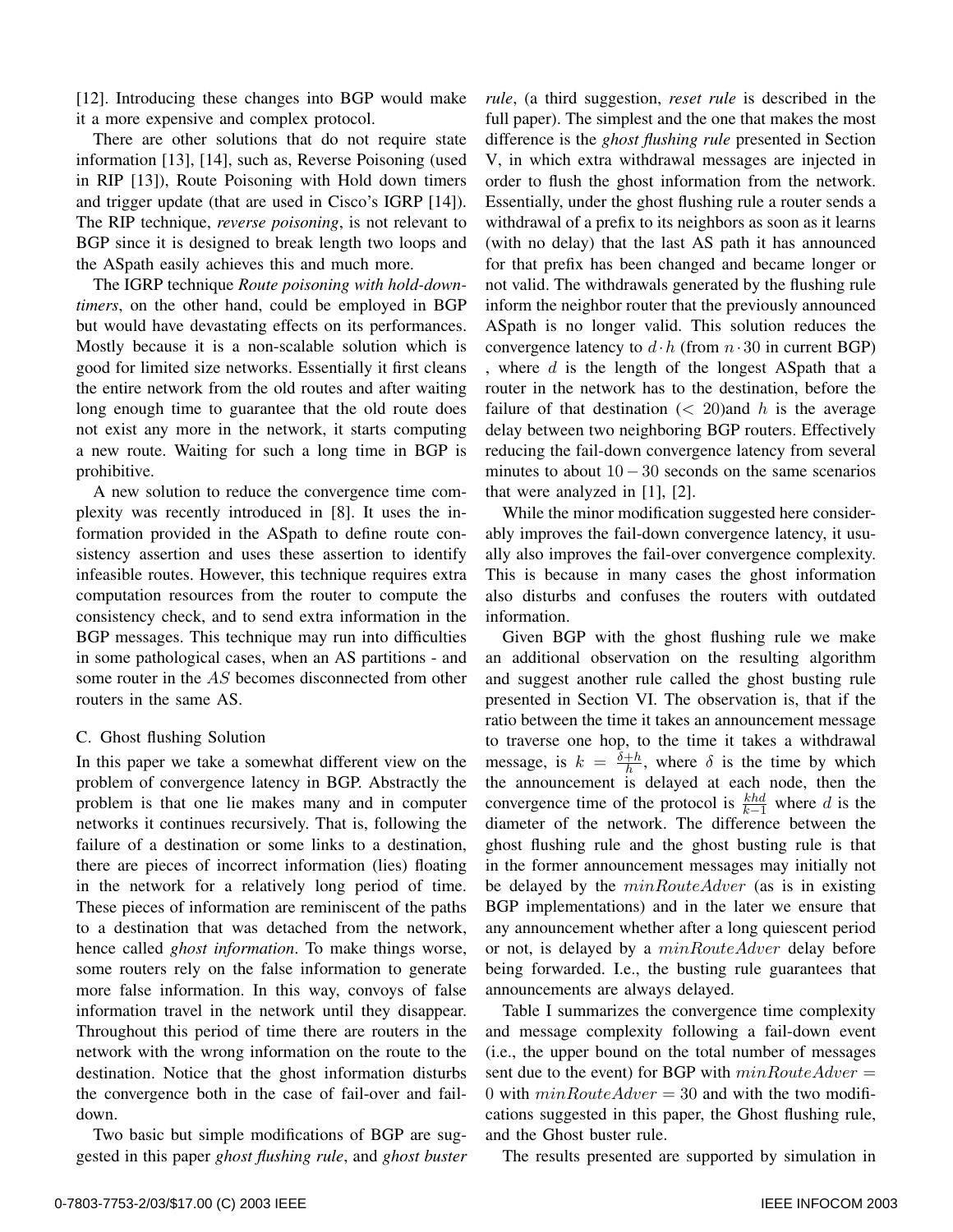which the convergence time of the original BGP and of the modified BGP are measured and compared in several different settings. These results which are presented in Section VII support our analysis that the modifications suggested in this paper considerably improve BGP's convergence complexity.

|                        |        | fail-down<br>converg. | fail-down<br>messages    |
|------------------------|--------|-----------------------|--------------------------|
|                        |        | time                  |                          |
| BGP w/ minRouteAdver   |        |                       |                          |
|                        | $=0$   | $h \cdot n$           | n!E                      |
| BGP w/ minRouteAdver   |        |                       |                          |
|                        | $= 30$ | $30 \cdot n$          | nE                       |
| Ghost flushing rule    |        | $h \cdot n$           | 2Ehn                     |
| with Ghost buster rule |        | k dh<br>$k-1$         | $2E_{k}^{30}$<br>$30(k-$ |

|  | `ABL |  |
|--|------|--|
|  |      |  |

CONVERGENCE TIME AND MESSAGE COMPLEXITIES IN THE FAIL-DOWN CASE OF THE DIFFERENT METHODS. WHERE *h* IS THE AVERAGE DELAY BETWEEN TWO NEIGHBORING BGP ROUTERS, *n* IS THE LONGEST SIMPLE PATH OF AS'S WHICH IS BOUNDED BY THE NUMBER OF AS'S IN THE NETWORK, *d* IS THE LONGEST AS PATH THAT A ROUTER HAS TO THE AFFECTED DESTINATION, *E* IS THE NUMBER OF BGP SESSIONS BETWEEN THE ROUTERS, AND *k* IS THE RATIO BETWEEN THE TIME IT TAKES AN ANNOUNCEMENT

MESSAGE TO TRAVERSE ONE HOP TO THE TIME IT TAKES A WITHDRAWAL MESSAGE ( $k=\frac{\delta+h}{h},$  where  $\delta$  is the time by WHICH THE ANNOUNCEMENT IS DELAYED AT EACH NODE, I.E.,  $\delta \simeq minRouteAdver).$ 

# II. BGP short overview

BGP is a distance and path vector routing protocol. Meaning that with each destination (prefix) in the routing table an *ASpath* is associated, and the corresponding *ASpath* is sent with each update sent on this destination to the neighboring peers. The *ASpath* is the sequence of ASes along the preferred path from the router to the destination. For each destination a router records the last announcement (with the *ASpath*) it has received from each of its peers (neighboring BGP routers). Then, for each destination the router chooses one of the peers as the next-hop on the preferred path to that destination. Usually the router picks the peer that announced the shortest *ASpath*, however BGP is much more sophisticated and enables a more complex path selection according to policy.

The main motivation and usage of the *ASpath* is in avoiding cycles in the routing protocol. This is achieved by each router simply invalidating any route that includes the router's own AS number in the *ASpath*. Some mechanisms to avoid route oscillations (which is not the problem addressed here) were introduced in [4], [5].

BGP is an event driven (incremental) protocol where a router sends an update to its peers only when its preferred *ASpath* to a destination has changed. There are two types of messages exchanged between peering BGP routers: *announcements* and *withdrawals*. A router sends an announcement when its preferred *ASpath* to a destination has been changed or when it has a route to a new destination. Withdrawal messages are sent when a router learns that a subnetwork (i.e., destination) is no more reachable through any of its interfaces. To avoid avalanches of messages and to limit the rate at which routers have to process updates, it is required in BGP that after sending an announcement for a destination a router waits a minimum amount of time before sending an announcement again for the same destination, or to any destination (it is recommended by the IETF to set this delay, called *minRouteAdver* to 30 seconds [15]). However the delivery of a withdrawal message is never delayed because BGP tries to avoid "black holes", in which messages are sent to a destination which is no longer reachable. See Figure 2 for a high level pseudo code of BGP.

In this paper we consider four types of events that may occur in a BGP at a router. The events may be either due to a change in the Internet topology (failure or recovery of either a router or a link) or due to a change in a routing policy. The way BGP with our modification handles the events is independent of whether the event is due to a topological change or routing policy change:

- *• Eup* A previously unavailable destination is announced as available at a router.
- *• Edown* or *f ail − down* A previously available destination is announced as unavailable at a router.
- *• Eshorter* A preferred *ASpath* to a destination implicitly replaces a less preferred *ASpath* (e.g., the path is becoming shorter).
- *• Elonger* or *f ail − over* The *ASpath* to a destination is replaced by a worse (longer) one. This happens for example, if the preferred route fails.

## III. BGP Model

We define the network graph as a bi-directonal Graph  $G(V, E)$ , where the set V of *n* nodes corresponds to the different AS's, and the set *E* represents BGP sessions between AS's. Following [1], [4] and for the sake of simplicity, we associate one router with each *AS* and one router with each destination. However, as it was shown in [8], one router cannot be associated with all the routers in the *AS*, since due to traffic engineering characteristics of BGP, different routers in the same *AS* may announce different routes to the same destination. Similar to [8]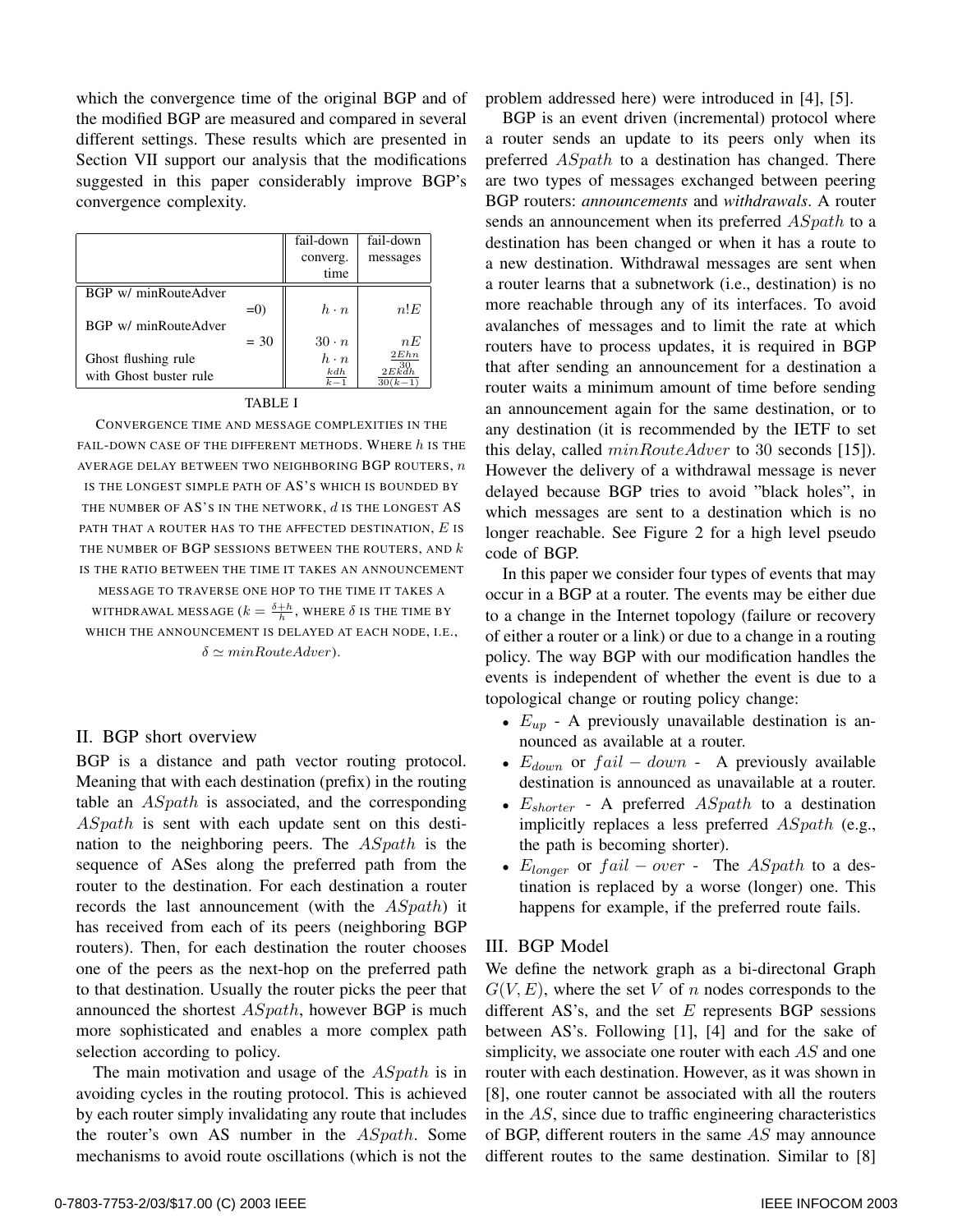one can overcome this problem by introducing virtual AS's. A new virtual AS is introduced whenever there is a maximal proper subset (i.e., subset not equal) of routers of a previously defined AS such that all the routers in that subset route along the same path to a destination. The correctness of our modifications and their analysis relies on the property of a valid *ASpath* in convergence time, as was defined in the model of SPVP (Simple Path Vector Protocol) [8] which is given below (Definition 1). Notice that our algorithms and analysis do not depend on (i.e., may be more general) the full model that was introduced in [7] (e.g., our work does not rely on the consistency between different AS paths present in a routing table in the same router). Moreover, while [8] captures the real-time model of the BGP, it ignores the impact of the *minRouteAdver* timer which is mandatory for our work.

Unless it says otherwise all the discussions in this paper are with respect to destination *dst*. Let *ASpath<sup>r</sup>* be the last *ASpath* to *dst* announced by router *r*.

*Definition 1:*  $ASpath^r = \{AS_p \}$  $AS_{r_0}, AS_{r_1}, \ldots, AS_{r_m} = AS_{dst}$  is a **valid path** in convergence time, if there exist a simple path  ${A}S_r = AS_{r_0}, AS_{r_1},.., AS_{r_m} = AS_{dst}$  in the network graph. Then for every i,  $0 \le i \le m$ network graph. Then for every  $i, 0 \le i <$  $ASpath^{r_i} = AS_{r_i}, AS_{r_{i+1}}, ..., AS_{r_m}.$ 

Notice, that we make no assumption on the way a router chooses its preferred *ASpath*. While, the default in BGP is to choose the shortest *ASpath* a router may override this default and choose its preferred *ASpath* according to any complex policy defined in the router or some matric supported by BGP. We define *d* the **network diameter** as the longest simple preferred *ASpath* before the fail-down event.

# IV. Ghost information

The main issue of this paper is how to deal with outdated pieces of information floating in the network. More specifically how to distinguish between correct and incorrect pieces of information, which we call *ghost information*.

Let us follow the example given in [1], [2] described slightly differently, exposing what we believe is the essence of the problem.

For ease of explanation only, we give the scenario in a synchronous network, where at each round the router receives the messages sent in the previous round, calculates its new state and sends new messages to its peers if required. The duration of each round is *h* seconds which we assume, for simplicity, as 1 second. For the ease of the explanation assume for this example that if a router has to update its *ASpath* to one of a few equal

length *ASpath*s then it chooses the *ASpath* that begins with the smallest *AS* number.

Consider the topology shown in Figure 1(a) in which *AS* 0 is connected to all the four AS's which are connected in a clique. Let all the *AS s* in the clique route to *dst* through *AS* 0. Consider the case where *AS* 0 withdraws its route to *dst* since network *dst* becomes unreachable, and hence *dst* should be withdrawn from all the router's routing tables. However, at the time *dst* becomes unreachable the false information is still in the network. Moreover, as was explained above, nodes start to use and rely on the false information and thus the ghost information start to travel around the network building longer and longer *ASpath*s until they include a cycle.

# Formally we define:

*Definition 2: ASpath<sup>r</sup>* is a *ghost information* if it is not a valid AS path held or stored by one of the routers during the convergence period.

The *ghost information* may be also in the *ASpath* that a router stores as the last received *ASpath* from its neighbor. Formally, we denote by  $ASpath_p^r$  the last *ASpath* to *dst* that *r* received from router *p*. This may be different from the actual *ASpath* of *p* (*ASpathp*), since *p* may send another announcement with a new *Aspath* which *r* has not yet received. Formally we define,

*Definition 3:*  $ASpath_p^r$  is a *ghost information* if this *ASpath* is not a valid path in router *p* at convergence time, or there is some message M in transmit between *r* to *p* with an *ASpath* different than *ASpath<sup>r</sup> p*.

Coming back to the example, *AS* 4 after receiving a withdrawal from AS 0 chooses *ASpath* = 10 according to the *ghost information* , the last announcement  $(ASpath = 10)$  it received from AS 1, and would send an announcement saying that any router that was used to reach *dst* through it should use the path 410. Notice how the ghost information, the existence of a path through  $AS$  1 to *dst*, traverses in the network. In time  $t = 2$ , it is responsible for the ghost *ASpath* 10 at *AS* 2, *AS* 3 and *AS* 4. This ghost information then traverses and becomes at time *t* = 3 the ghost *ASpath* 210 at *AS* 3 and *AS* 4 and the ghost *ASpath* 310 at *AS* 2.

In the next round ((c)  $t = 2$ ), AS 4 learns that if it chooses to route through *AS* 1 the new path should be 120, since *AS* 1 changes its path to 20. However, AS 4 cannot update its peer about the change in its *ASpath* until at least 30 seconds have passed from the previous announcement sent. *Here, we see the negative effect of minRouteAdver that delays the elimination of false (ghost) information*. In this round also AS 1 learns that all the other *ASes* are routing though it and hence it would change the *ASpath* to *{}* and send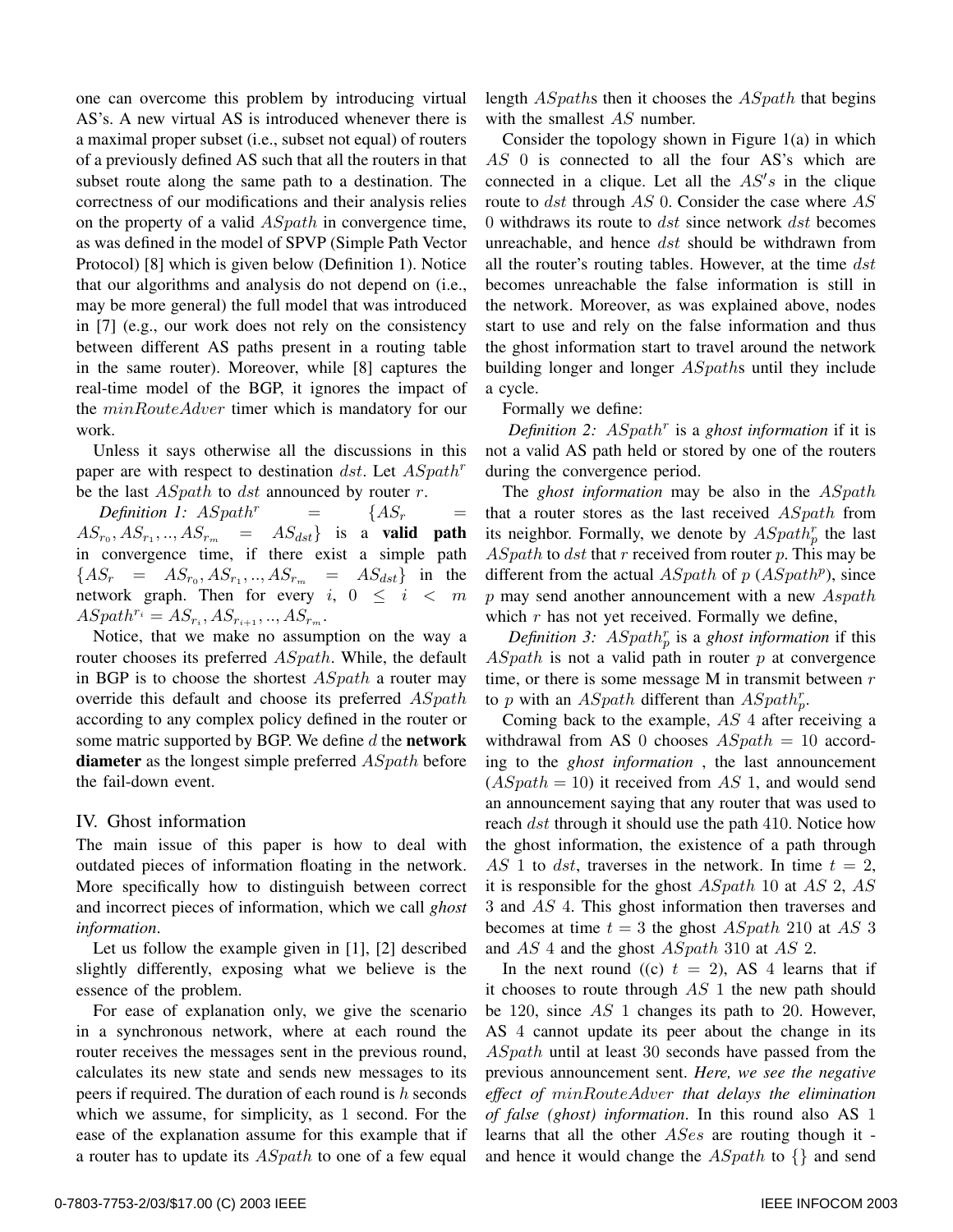immediate withdrawal to all of its peers. As a result of this, in  $t = 3$  AS 4 changes its *ASpath* to = 210. *Notice that because of the minRouteAdver rule, AS* 2 *does not learn that now all the ASes route through it until t* = 31*, where all the ASes would send the next announcement.* This delayed convergence yields a 62 seconds (rounds) convergence. As noted in [1] in most cases the architecture is more complex and the average convergence latency is 3 minutes and more.

In [2] a detailed scenario is given, showing that the convergence time is  $(n-2) \cdot minRouteAdver$  seconds with message complexity *nE*, where *n* is the number of nodes (AS's), and *E* is the number of links.



Fig. 1. Illustration of the ghost information problem in a clique. Next to each node we write its current  $ASpath$  (with  $ASpath =$ ... above or below the node). This is the path to the destination *dst* that appears in this node routing table in the corresponding snapshot. Next to the node, we depict the *ASpath* that the node has sent in the last announcement, preceding this round, which is the *ASpath* its peers believe this router has. The *ASpath* of the current announcement message (if exists) in a frame. The letter *w* stands for a withdrawal message.

Observing the above scenario, one may conclude that the large (30 seconds) *minRouteAdver* is the source of the problem and that by drastically reducing it the problem would be solved. However, as shown in [1], without this delay the message complexity of the convergence process jumps to  $O(n!E)$  and as mentioned before the load on the routers would drastically increase. Since without the *minRouteAdver* timer that delays the propagation of announcements every node may explore any possible combination of *ASpath* value until converging to the stable shortest paths'.

## V. Ghost Flushing rule

In order to quickly flush the ghost information from the network one should update, as fast as possible its neighbor whenever the previous *ASpath* it was advertising is not valid any more. This is done by the following modification:

```
When the distance to destination dst
 is updated to a worse ASpath
AND
   a minRouteAdver time did not
   elapse since the last announcement
then
```
send withdrawal(dst) to all neighboring BGP peers

Notice that if more than *minRouteAdver* has passed since the last announcement sent then it will send an *ASpath* rather than a withdrawal.

In figure 2 lines 16a-16d are the only modification (addition) to the traditional BGP pseudo-code. The above modification uses withdrawal as a mechanism to flush the ghost information. Unlike in the traditional BGP, where the withdrawal messages are used to indicate that there is absolutely no path to the destination, here the withdrawal messages are used to indicate that the previously sent *ASpath* is not valid anymore.

Moreover, here the router that sends the withdrawal might have a route to the destination, and it routes packets to destination according to its new *ASpath*. We need to use the withdrawal message only in the cases where the *minRouteAdver* rule prevents us from sending the new *ASpath*. I.e., the withdrawal message plays the role of telling the neighbor router that the last *ASpath* announced to him, is irrelevant (not a valid path).

Notice, that the router cannot announce the new *ASpath* to its neighbor, since this solution led to *O*(*n*!*E*) message complexity. We call this message a *flush withdrawal*, to indicate its special functionality, however it is implemented by a regular withdrawal message. Essentially, this would result in a wave of withdrawal messages flushing a ghost *ASpath*. Any node that is the source of the ghost information sends in this process a withdrawal message and the nodes depending on that information also erase the erroneous information and forward the wave of withdrawal messages. Thus, any *ASpath* in the network that depends on a ghost information is thus flushed as fast as possible. The flushing progresses quickly along the paths because the *minRoutAdvr* does not apply to the withdrawal messages. Let *h* be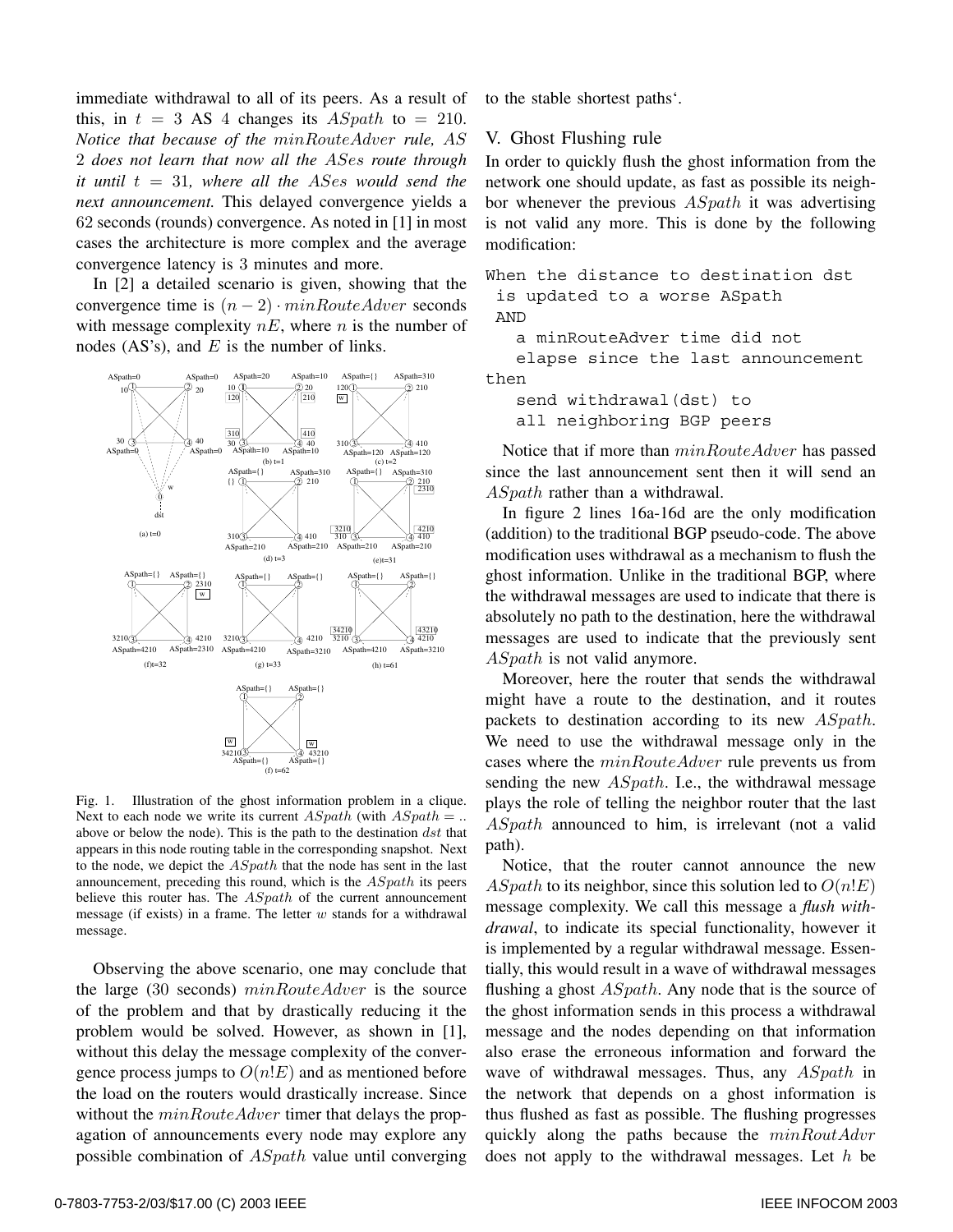a bound on the time it takes a BGP message (announcement or withdrawal) to traverse between neighboring BGP routers, including the processing time, then the time complexity is reduced to *nh* (Lemma 5.1) from *minRouteAdver ·n* and the total message complexity is reduced to <sup>2</sup>*nhE minRouteAdver* from *nE* (Lemma 5.2). Notice that  $h \ll minRouteAdver$ , while  $minRouteAdver$  is 30 seconds *h* is 1 *−* 2 seconds. Hence we reduce the message complexity and the time complexity by at least a factor of 15.

Notice, that it is enough that the withdrawal message is sent only if the *ASpath* is changed to a less preferred one, since ghost information may harm convergence, only if the ghost information is preferred over the *ASpath* into which the process converges.

We prove this results in the following lemmas. All the lemmas and definitions are with respect to a destination *dst* not specifically mentioned:

*Lemma 5.1:* The time it takes BGP with the flushing rule to converge following an  $E_{down}$  is  $n \cdot h$ .

Proof: Let node *dst* become unreachable to all its neighbors due to a failure. This lemma follows from claim 1 below according to the following argument: We prove by induction that *kh* seconds after *Edown* the *ASpath* to destination *dst* of any node in the network is longer than *k*. Hence after *n* units of time all the nodes would withdraw their route (because the maximum valid *ASpath* in BGP is of length *n*, due to BGP loop detection mechanism).

*Definition 4:* We define *|ASpath|* as the length of the *ASpath*.

*Claim 1:* At time *kh* every message or node has an *|ASpath| > k*.

Proof by induction. Let the node *dst* become unreachable due to the failure. The basis of the induction: consider the nodes that are at distance 1 from the *dst*. After the failure, at time *h* - they learn that it is impossible to reach *dst* directly, hence the new *|ASpath| >* 1.

Inductive step: consider the *ASpath* of the nodes at time  $(k+1)h$ . From the induction hypothesis at time  $kh$ the *ASpath* of any nodes in the network is longer than *k*. Hence also at time  $(k + 1)h$  the *ASpath* of nodes in the network is longer than *k*, since the *ASpath* in the network can only grow in length (if the destination does not become connected again during that time). We now prove that there is no node *v* with  $|ASpath|$  =  $k + 1$  at time  $(k + 1)h$ . Assume to the contrary: there exists node *v* with  $|ASpath| = k + 1$ . Let us look at time *t* where node *v* changes to this *ASpath*, since it received an announcement *m* from some peer *p* where  $|ASpath(m)| = k$ . Since we prove that from time *kh* 

there is no node with *ASpath* shorter or equal to *k*, there must be a time before *kh* where the *ASpath* of *p* was change to less preferred  $|ASpath| > k$ . By our modification at this time *p* sends a withdrawal to its peers or a new  $|ASPath| > k + 1$  if it didn't send an announcement in the last *minRouteAdver*. The withdrawal message is received at *v* before time  $(k+1)h$ and hence we arrive at a contradiction to the assumption that *v* has an *ASpath* with length equal to  $k + 1$ .

*Lemma 5.2:* At each *minRouteAdver* time interval following a *Edown* in BGP with the flushing rule a router may send at most two messages .

Sketch of proof: According to the algorithm at least *minRouteAdver* must elapsed between one announcement to the next. Here we claim that at most one withdrawal message is sent by any node between two consecutive announcement messages. This is because in Line 16*d* in Figure 2 *LastAnnounceASpath* is set to an empty set, and this value prohibits any other withdrawal messages ( Line 16*a* in Figure 2) because no message can generate a path longer than the empty path. Hence in *minRouteAdver* after the first announcement, there is a maximum of two messages - one announcement and one withdrawal.



Fig. 3. Depicting the same situation as in Figure 1. Clearly the scenario is much shorter in time since the flushing technique is used.

*Lemma 5.3:* The convergence message complexity of BGP with the flushing rule following  $E_{down}$  is  $O(\frac{2hnE}{\epsilon})$  $O(\frac{2hnE}{minRoweAdver})$ Г

Straightforward from lemma 5.2 and 5.1.

Figure 3 describes a detailed scenario of the same situation as in Figure 1. Clearly the scenario is much shorter in time since the flushing technique is used. Notice that the time is reduced from  $t = 62$  to  $t = 4$ seconds.

#### A. Fail-over

So far we discussed the effect of the ghost flushing rule on the convergence complexity following the disconnec-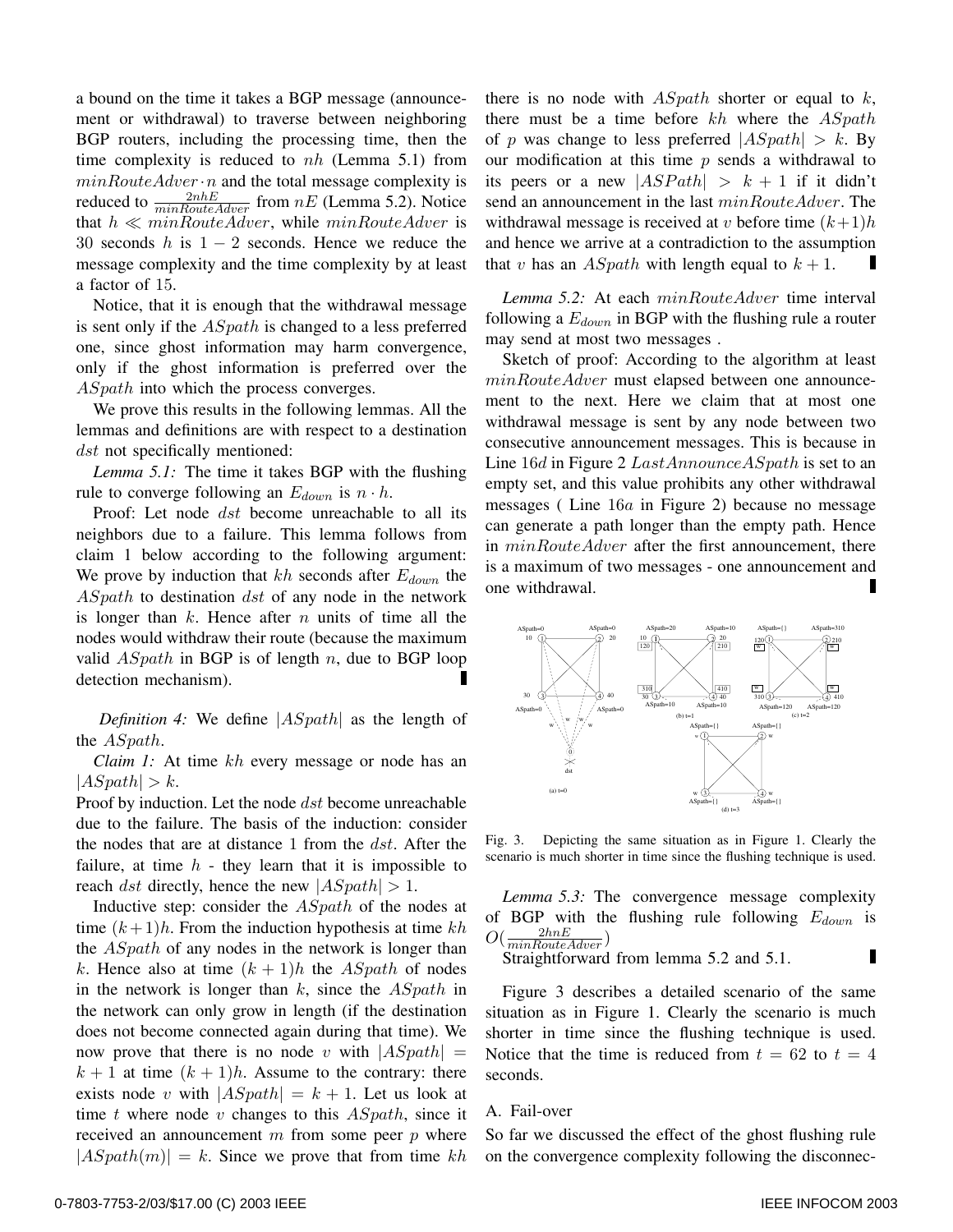|                | Upon receiving message (type, Peer AS path, dst) from peer p in router r in $AS_r$    |  |  |  |
|----------------|---------------------------------------------------------------------------------------|--|--|--|
| $\mathbf{1}$   | If $(type == Without$                                                                 |  |  |  |
| $\mathfrak{2}$ | $ASpath_{dstp} = \{\}$                                                                |  |  |  |
| 3              | If $(type == Announcement)$                                                           |  |  |  |
| 4              | If $AS_r \in PeerASpath_{dst}$ {The loop detection/prevention mechanism }             |  |  |  |
| 5              | $ASpath_{dst_p} = \{\}$                                                               |  |  |  |
| 6              | Else                                                                                  |  |  |  |
| 7              | $ASpath_{dstp} = PeerASpath$ {The ASpath to dst associated with peer p}               |  |  |  |
| 8              | $NewAS path_{dst}$ = Compute the Preferred $AS path_p$ from                           |  |  |  |
|                | the announcements associated with all the peers                                       |  |  |  |
| 9              | If $(NewASpath_{dst} \neq ASpath_{dst})$                                              |  |  |  |
| 10             | $ASpath_{dst} = NewASpath_{dst}$                                                      |  |  |  |
| 11             | If $(NewASpath_{dst} == \{\})$                                                        |  |  |  |
| 12             | Send message $(withdrawal, \{ \},dst)$ to each peer                                   |  |  |  |
| 13             | $LastAn nonneedAS path_{dst} = \{\}$                                                  |  |  |  |
| 14             | $NextHop_{dst} = NULL \{NextHop_{dst}$ to be used for routing packets to dst          |  |  |  |
| 15             | Else                                                                                  |  |  |  |
| 16             | $NextHop_{dst} = p*,$                                                                 |  |  |  |
|                | { where $p*$ is the peer through which $NewAS path_{dst}$ was announced }             |  |  |  |
|                | 16a<br>If (NewASpath <sub>dst</sub> less preferred than $LastAn noncedASpath_{dst}$ ) |  |  |  |
|                | {An empty path $({})$ is considered longer than any other path}                       |  |  |  |
|                | 16 <sub>b</sub><br>If $(currentTimeStamp - LastAnrouncedTime_{dst} < minRootedver)$   |  |  |  |
|                | 16c<br>Send message (withdrawal, $\{ \}$ , dst) to each peer                          |  |  |  |
|                | 16d<br>$LastAn nonneedAS path_{dst} = \{\}$                                           |  |  |  |
| 17             | If $(current TimeStamp - LastAnrouncedTime_{dst} \geq minRooteAdver)$                 |  |  |  |
| 18             | SendAnnouncement(dst)                                                                 |  |  |  |
| 19             | Else                                                                                  |  |  |  |
| 20             | SendAnnouncement(dst) at time $LastAnnouncedTime_{dst} + minRooteAdver$               |  |  |  |
|                |                                                                                       |  |  |  |
| 21             | SendAnnouncemnt(dst)                                                                  |  |  |  |
|                | 22 If $(LastAnnouncedASpath_{dst} \neq ASpath_{dst})$                                 |  |  |  |
| 23             | send message (announcement, $ASpath_{dst}$ , dst) to each peer                        |  |  |  |
| 24             | $LastAn nonneedAS path_{dst} = AS path_{dst}$                                         |  |  |  |
| 25             | $LastAn noncedTime_{dst} = currentTimeStamp$                                          |  |  |  |
|                |                                                                                       |  |  |  |

Fig. 2. Original and modified/new (in internal frame) BGP pseudo code Code

tion of a destination. Here we discuss the impact of the flushing rule in the case that a path has failed and the destination is still reachable but through a longer path. In this case, (fail-over) there is a valid substitute path to the destination (*Elonger*).

One may wonder if the ghost flushing rule may not harm the convergence complexity in case of *Elonger*. Since due to the ghost flushing rule one may announce withdrawal even if there is an alternate path. Notice, however, that in the ghost flushing rule, a withdrawal is announced only in the case in which due to BGP *minRouteAdver* timer, the router cannot announce the new *ASpath*. Hence, in all the cases where the announcement is the first announcement after at least *minRouteAdver* time from the last announcement, the ghost flushing rule acts the same as in BGP. Moreover, the withdrawal is sent only in the cases where the last *ASpath* that was sent is not relevant any more. BGP in this case does not inform the neighbor that the *ASpath* is no longer relevant, this has two drawbacks: (1) the ghost cycling in the network, and negatively effecting the convergence. (2) The routing decision is done according to the wrong *ASpath*. Hence the packet would route to the wrong direction, and in many cases would cycle until the TTL expires. The ghost flushing rule in this case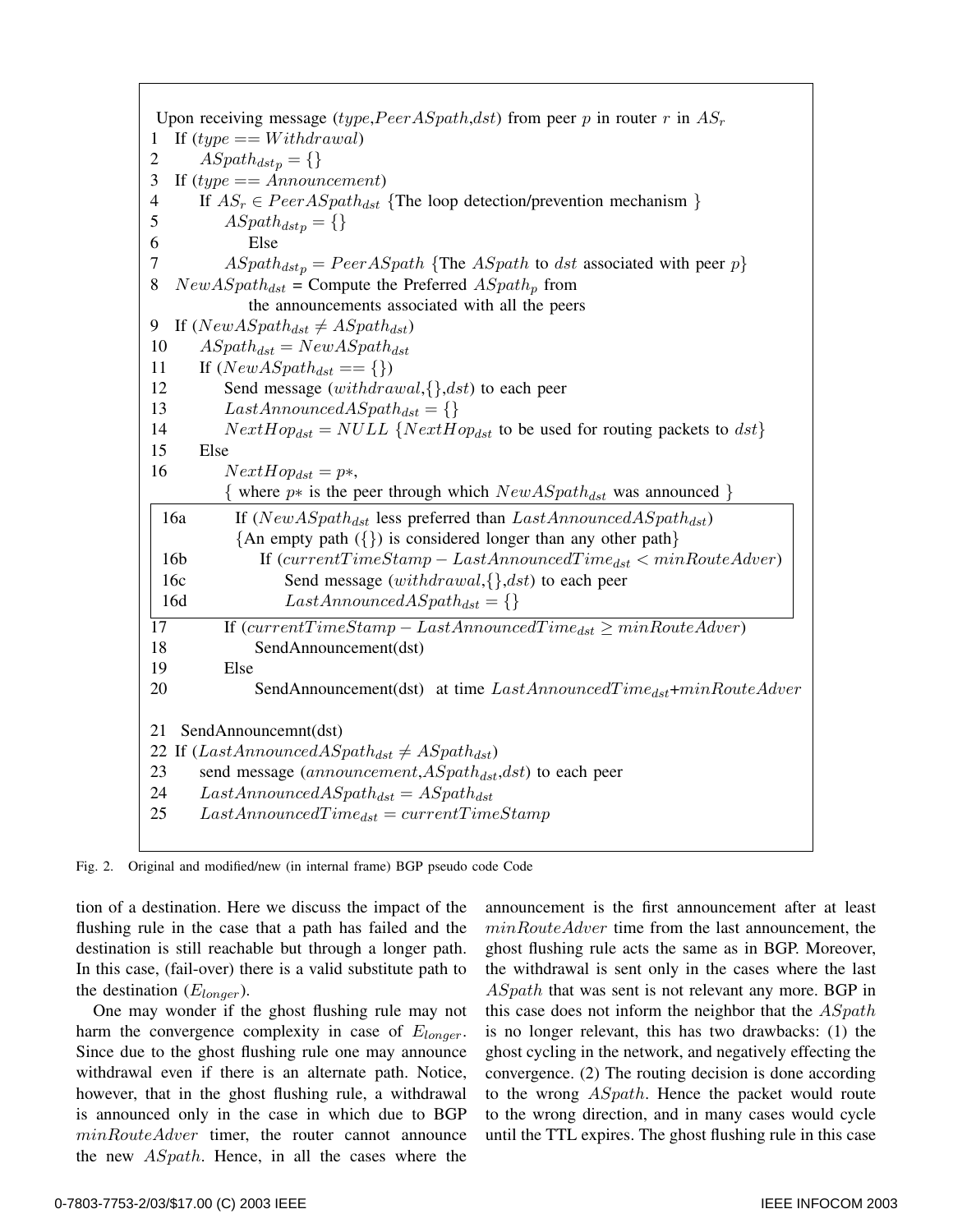has two positive effects: (1) Flush the ghost information quickly. From claim 1 after *k* time unites there are no ghost *ASpathes* of length shorter or equal to *k*. (2) Eliminating the fact that packets route to the wrong direction, since old *ASpath* information is flushed by the flushing withdrawal message.

The following scenario, (Figure 4) demonstrates the two effects of the flushing rule in case of *Elonger*. The network contains a clique and a backup long path. The route to node *x* (node 0) from any node in the clique should change to go over the alternate long path. However as can be seen in states (c) and (d), the dissemination of the backup path is delayed, due to the ghost information in the clique. By using the modified BGP with the flushing rule all the ghost information disappears in 4 seconds (assuming  $h = 1$ ) and then the backup path converges in additional 4 seconds (instead of 121 seconds). Moreover, in the BGP scenario, packets originated from the clique and that are destined to *x*, would cycle in the clique, in the duration of the convergence time, until their *TTL* expires (since the convergence time is as high as 121 seconds, which is more than the time it takes a packet to traverse *initial − TTL* hops).



Fig. 4. Illustration of the impact of ghost information in case of a fail-over. Near every node there is the length of its *ASpath*. The ghost information that cycle in the clique, as in the clique scenario, slows down the spread of the backup path.

Notice, that in the case of fail-over, we cannot analytically prove that we reduce the convergence time and we need to support this claim by simulation. As was noted in [8] in this case, the convergence time, may be dominated by two factors - the time until all the ghost information vanishes, and the time it takes to the backup path to propagate in the network assuming no ghost information delays it. In all the cases where the ghost information is a dominating factor of the slow convergence time and not the propagation of the backup path (as in example 4) - the flushing rule would help.

Our simulation (see subsection VII-E), shows that in the majority of the cases the flushing rule has better time convergence than the standard BGP also in *Elonger*.

## VI. Ghost Buster rule

In the previous section we proved that the flushing rule guarantees convergence within  $O(n)$  time units. Here we want to show that in most likely situations the flushing rule would cause convergence within  $O(d)$  time units, where *d* is the network diameter. Essentially the flushing rule reduces the convergence latency because while the announcements propagation in the network is slowed down by the *minRouteAdver* the withdrawal messages are forwarded as fast as possible by the flushing rule. Thus, the withdrawal messages act as a cleaning process that eats up the ghost information while the ghost information is being blocked by the *minRouteAdver* delay. We observe that adding a more aggressive rule, the ghost buster rule, on top of the flushing rule gives a convergence time of  $O(d)$ . In the ghost buster rule not only the withdrawals are propagated as fast as possible, but we make sure that announcements are guaranteed to be delayed.

Notice that in the original BGP algorithm, in most cases, announcements are delayed due to the *minRouteAdver* timer, especially when the *minRouteAdver* is implemented per peer and not per destination (i.e., for each announcement sent on the corresponding interface, and not for each announcement that corresponds to the same destination). Moreover, a more aggressive delay of announcements may occur due the route damping mechanism [16], in cases of destinations that change their route frequently. Hence an effect similar to the ghost buster algorithm occurs in the modified BGP with the ghost flushing rule.

Specifically:

```
A router announces the preferred
    new ASpath to its peering,
iff it received the announcement
```

```
about the new ASpath at least
delta seconds ago,
```
otherwise

it suppresses the announcement until delta time passes.

The key parameter of the ghost busting rule is the ratio between the speed at which withdrawals propagate and the speed at which announcements propagate.

*Definition 5:* We denote by  $K$ , the rate of the algorithm, which equals to  $K = \frac{delta + h}{h}$ .

*Lemma 6.1:* Under the busting rule, *t* the convergence time following an  $E_{down}$  event is  $hd \frac{K}{K-1}$  seconds. Sketch of proof: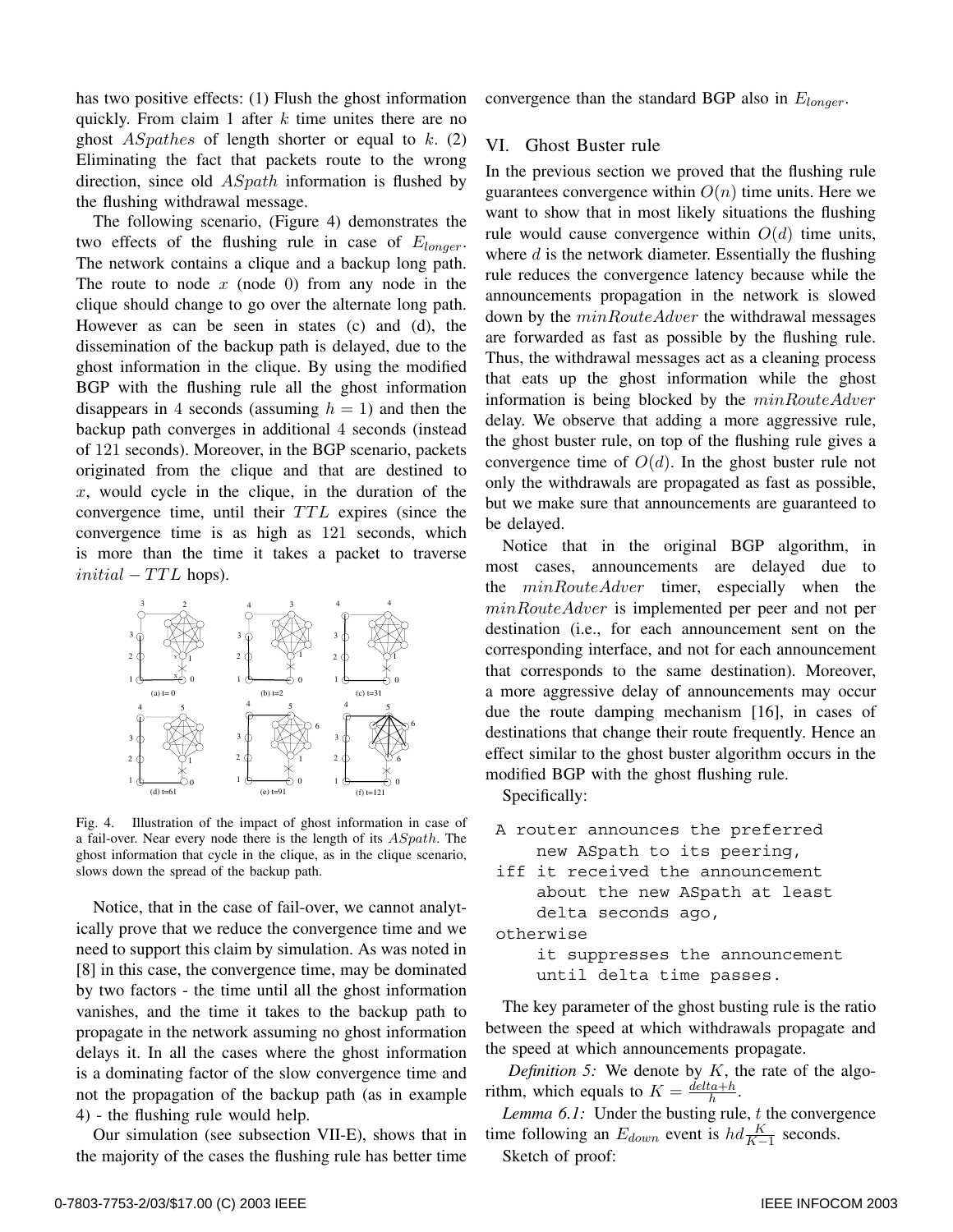For the sake of clarity we take *h* as a bound (and not average time) on one hop delay of any BGP message delivery, including the processing time. However a similar but more complex proof can be shown where *h* is the average delay on one hop. By the ghost buster rule the length of the maximum ghost *ASpath* in the network can increase by one only once in  $delta + h$ time. From the ghost flushing rule each *h* time units the ghost *ASpath* variable with the minimum length disappear (Lemma 5.1)

Since the maximum length of an *ASpath* is *d*. The equation for *t* is:

$$
d+\frac{t}{delta+h}=\frac{t}{h}
$$

by the definition of *K* we can replace  $delta + h = Kh$ and get

$$
d + \frac{t}{Kh} = \frac{t}{h}
$$

and get



Take note that the proof about the ghost buster rule requires that any new announcement be delayed, even an announcement regarding a more preferable *ASpath*. Otherwise, we cannot assume that the head of the ghost segment would grow by one hop each  $delta + h$  time, since it may encounter a node with a ghost *ASpath* which is less preferable (the ghost *ASpath* can encounter even an empty *ASpath*). Hence, the ghost buster rule has a negative effect in cases of *Eup* and *Eshorter* since it requires that any new announcement be delayed . However, as mentioned earlier, we argue that BGP with the ghost flushing rule act according to the ghost buster rule anyway, due to the *minRouteAdver* rule.

#### VII. Simulation

In this section we compare the time convergence of the basic BGP protocol and the modified BGP protocol, that uses the Ghost flushing rule (see basic code 2) in real and artificial topologies. The simulation results support our claims that the modified BGP performs similarly to the Ghost buster rule or to the **reset rule** rule and hence the convergence time is reduced from 30*n* to *dh*.

#### A. General Description of the Simulation

We implemented BGP as described in code 2. For the ease of implementation we assume that BGP chooses the routes according to the shortest path metric, with no restriction on advertising or accepting messages from peers resulting from policy routing. Tie breaking rule for two equal length routes is based on the ID (AS number) of the peer that advertises that route. Each node represents one AS (autonomous system).

In each simulation interval, each node receives all the messages from its FIFO input buffer, processes them (we assume it takes at least 0.25 seconds), builds new messages and passes these messages from its output buffer to its peers input buffers. We give a random latency to each message ranging between 0.25 and 2 seconds. The initial value of each node's MinRouteAdver timer is set randomly to a value between 0 and 30 seconds.

Using the simulation we checked the effect of the removal of either one route (removing of some destination inside an AS) or an edge on the convergence time of the network. At time  $t=0$  all the nodes in the graph were initialized with routing tables as if BGP has reached a stable state.

#### B. Clique

Ш

We started with the simple case of a clique network (complete graph), where we measured the convergence time after the failure of a route to destination *dst* (see Figure 1) as a function of the size of the clique. As can be seen the modified BGP, has a fix convergence time, since its behavior is proportional to *d*).



Fig. 5. The convergence time of the original BGP and the modified BGP following the failure of a destination in one of the AS's in a Clique network. As can be seen for a network with 20 ASs the convergence latency of the original algorithm is around 500 seconds, while the new (modified) algorithm converges after 18 seconds.

#### C. Real Topology

We tested both algorithms performance on the topology that was studied in [1] (See Figure 6 which is based on the real example taken from the Internet topology). At time  $t = 0$  we removed destination  $\frac{ds}{dt}$  that is announced by *AS*3.

We repeated the experiments 100 times, and draw a histogram of the convergence times. As can be seen in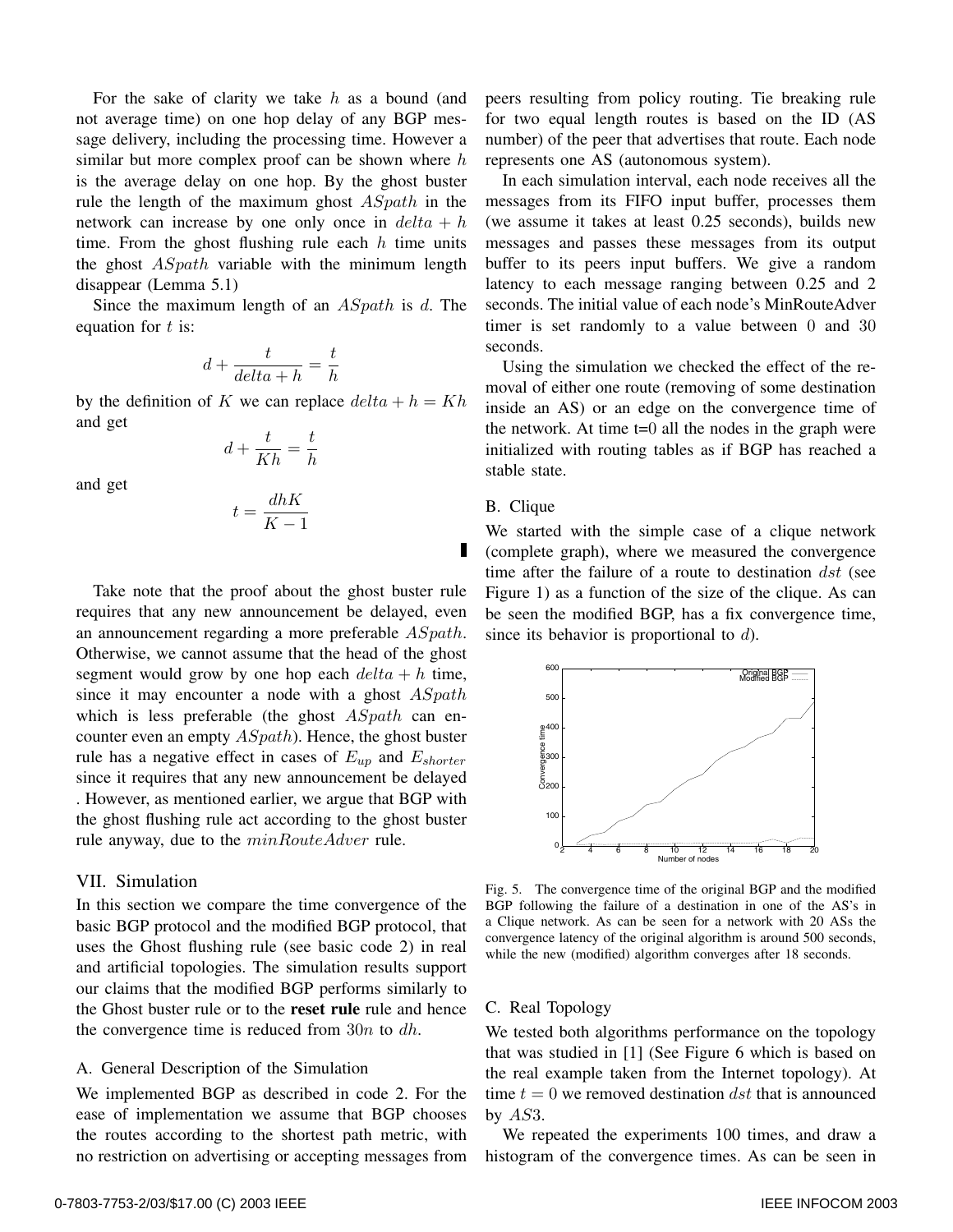

Fig. 6. A topology similar to the one used by [1].

Figures 6 the modified BGP shows dramatic and stable improvements.



Fig. 7. A histogram of convergence Times using the original BGP on the topology of Figure 7



Fig. 8. A histogram of convergence Times using the new (modified) BGP on the topology of Figure 7.

## D. Core Of The Internet

Finally, we compare the convergence times of the two algorithms on the core of the AS network taken from the Internet.

We took the Routing Table of the route server [17] (which is a route server of 41 BGP routers) from consecutive days (4*.*12*.*00*,* 5*.*12*.*00*,* 6*.*12*.*00) and created from it the AS graph based on all the ASpath's of all the routes in the table. For example if there is an ASpath

23*,* 43*,* 123 to destination *dst*, we add to the AS graph the directed edges (23*,* 43) and (43*,* 123). After building the AS graph we have recursively removed nodes that their out-degree is zero. At the end we were left out with the core which includes 375 nodes with 2186 edges.

We randomly chose ASes from the core, and simulated the failure of a destination (network) inside this AS.

The simulation results (Table II show that the new (modified) BGP dramatically improves the convergence time. This can be explained by the fact that the core of the Internet is similar in its parameters to a clique. Notice, that we took only the core of the internet, since only in the core the ghost information may cycle and harm convergence.

|                | $\overline{O}$ ut-degree | In-degree | <b>BGP</b>                  | Modified |
|----------------|--------------------------|-----------|-----------------------------|----------|
|                | AS                       | AS        |                             |          |
| 1              | 45                       | 10        | 963                         | 22       |
| $\overline{c}$ | 52                       | 17        | 898                         | 51       |
| 3              | 3                        | 4         | 1031                        | 36       |
| 4              | 112                      | 27        | 1017                        | 50       |
| 5              | 61                       | 11        | 1034                        | 36       |
| 6              | 20                       | 24        | 920                         | 33       |
| 7              |                          | 6         | $\mathcal{D}_{\mathcal{L}}$ | 2.5      |
| 8              | 18                       | 13        | 1111                        | 54       |
| 9              |                          | 19        | 981                         | 62       |
| 10             |                          | 1         |                             | 5.5      |
| TABLE II       |                          |           |                             |          |

CONVERGENCE TIME AT THE CORE OF THE INTERNET.

#### E. Link failure

We measure the convergence time in the topology of Figure 4, in the case of a link failure (i.e., *Elonger*) as function of *n*. The topology consists of a clique of size *n/*2 and one alternate path between two nodes of the clique of length  $n/2$ . The results are given in Figure 9 and show that the modified BGP algorithm converges much faster also in this topology *Elonger* (a topology in which the path becomes longer, without loosing any destination).

The above topology of subsection VII-E is unique because, in this case, the ghost information may dramatically harm the convergence of the fail-over event. This is due to the fact that the backup path is dramatically longer than the the original path. Hence, the ghost message may traverse for a long time and disappear only when the ghost *ASpath* becomes longer than the back-up path. In order to see the impact of the ghost flushing rule in topology in which the ghost *ASpath* vanishes quickly, we repeat the experiment of link failure on the real topology of Figure 6. Here the back-up path is a similar length as the original path.